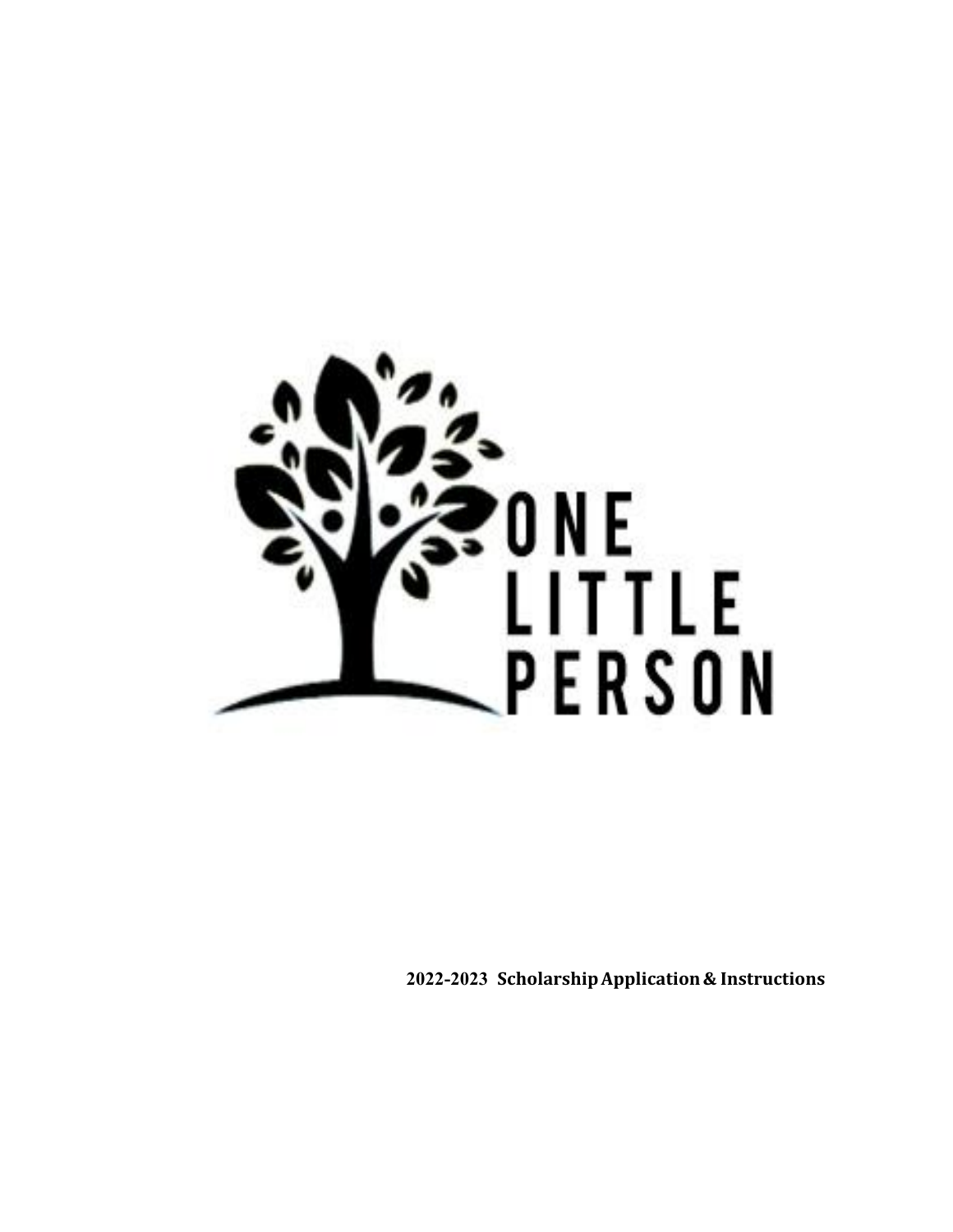

## **One Little Person Scholarship Application 2022**

The One Little Person Scholarship Award was created in 2019 due to the burning passion of one little person, Miss Tobie Mitchell. Tobie Mitchell is an Oklahoma City native who knows all too well how significant one little person can be. Whether that significant person was a teacher, a friend, or even an absentee parent, one person can change the world (or someone's world). Using this scholarship, Tobie wants to change someone's world. Not only does Ms. Mitchell understand the importance of education, but she also understands the importance of someone believing in you when it is hard for you to believe in yourself.

#### **Scholarship Amount:**

\$500.00

# **Scholarship Deadline:**

March 1, 2022

### **Scholarship Criteria:**

- High School Senior or Undergraduate college student
- African American descent
- Graduating from a high school housed in Oklahoma (High school seniors)
- Enrolled in a university in Oklahoma (college students)
- Enrolled full time in classes Fall of 2022 **Scholarship Requirements:**

- One (1) Recommendation Letter (letter cannot be from relatives)
- A list of your involvement including but not limited to: sports, organizations, clubs, work, community service, etc.
- A personal statement (minimum of 1 page, 12pt. font) describing the following:
	- o "One little person" in your life and how they influenced you
	- o Why you chose your specific major
	- o What you plan to do to change the world
- Completed application
- Headshot Photo (Please be advised that if selected this photo will be pictured on the website)

### **Scholarship Submission:**

• Email complete applications to: [onelittlepersonokc@gmail.com](mailto:onelittleperson@gmail.com) (Please include your name and "One Little Person" in the subject line.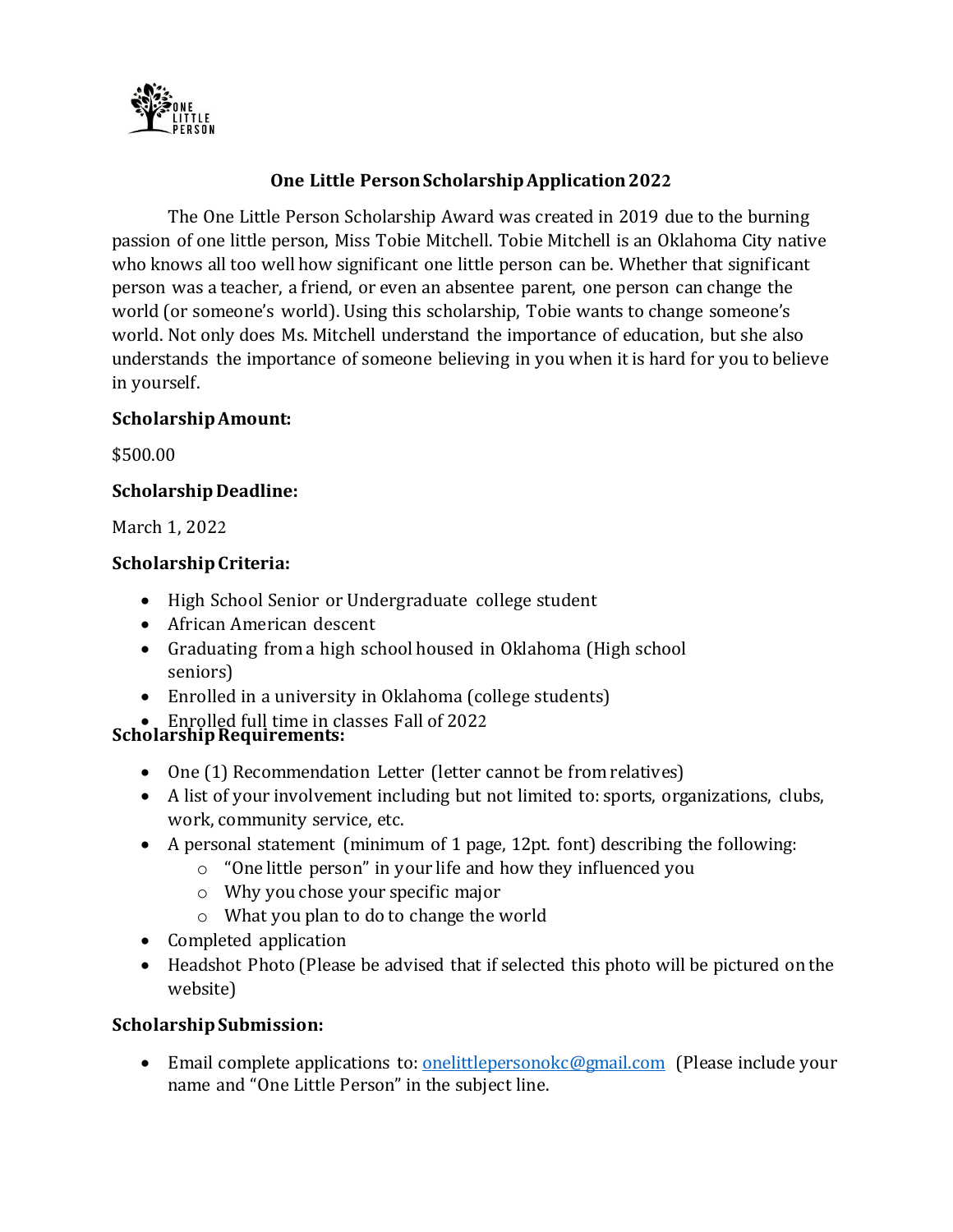

# One Little Person Scholarship Application

| High School Senior                             |                                                                                  |
|------------------------------------------------|----------------------------------------------------------------------------------|
| <b>Undergraduate student</b><br>$\mathbb{R}^n$ |                                                                                  |
|                                                | Please complete the following if you are classified as a high school senior.     |
| <b>High School:</b>                            |                                                                                  |
| <b>Intended College:</b>                       |                                                                                  |
| <b>Intended College Major:</b>                 |                                                                                  |
|                                                | Please complete the following if you are classified as an undergraduate student. |
| College:                                       |                                                                                  |
| <b>Classification:</b>                         |                                                                                  |
| Major:                                         |                                                                                  |
|                                                |                                                                                  |